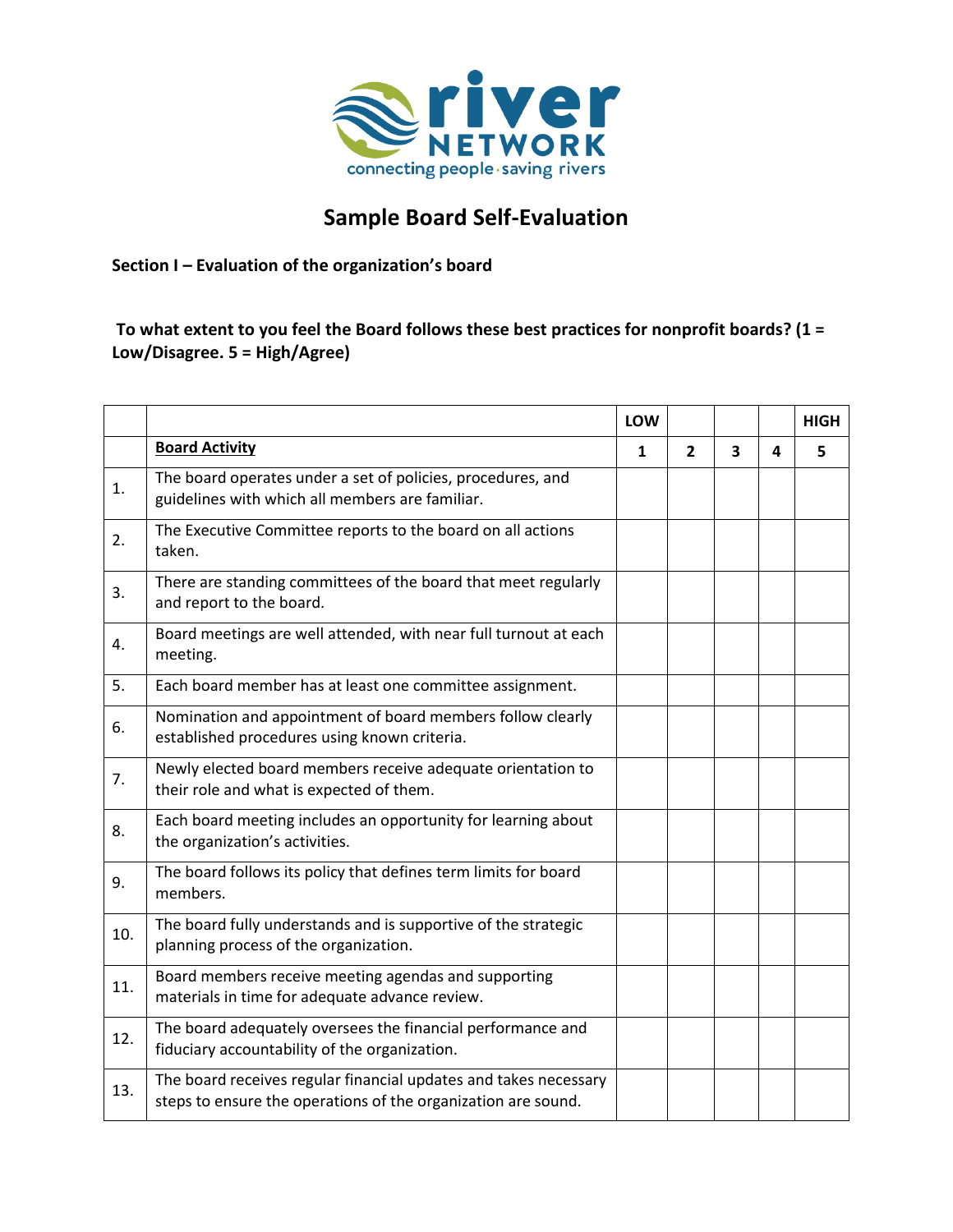| 14. | The board regularly reviews and evaluates the performance of<br>the Executive Director.                                                       |  |  |  |
|-----|-----------------------------------------------------------------------------------------------------------------------------------------------|--|--|--|
| 15. | The board actively engages in discussion around significant<br>issues.                                                                        |  |  |  |
| 16. | The board chair effectively and appropriately leads and<br>facilitates the board meetings and the policy and governance<br>work of the board. |  |  |  |

|    |                                                                                                                                                 | LOW |  | <b>HIGH</b> |
|----|-------------------------------------------------------------------------------------------------------------------------------------------------|-----|--|-------------|
|    | <b>Mission and Purpose</b>                                                                                                                      |     |  |             |
|    | The organization's mission is well-understood and supported by<br>the board.                                                                    |     |  |             |
| 2. | The board evaluates the organization's performance on a regular<br>basis by comparing the stated mission to actual operational<br>achievements. |     |  |             |

|    |                                                                                                                                                             | LOW |  |   | <b>HIGH</b> |
|----|-------------------------------------------------------------------------------------------------------------------------------------------------------------|-----|--|---|-------------|
|    | Governance                                                                                                                                                  |     |  | 4 |             |
| 1. | The board exercises its governance role: Ensuring that the<br>organization supports and upholds the mission statement, core<br>values and vision statement. |     |  |   |             |
| 2. | The board reviews its own performance and measures its own<br>effectiveness in governance work.                                                             |     |  |   |             |
| 3. | The board is actively engaged in the board development<br>processes.                                                                                        |     |  |   |             |

|    |                                                                                                         | LOW |  | <b>HIGH</b> |
|----|---------------------------------------------------------------------------------------------------------|-----|--|-------------|
|    | <b>Board Organization</b>                                                                               |     |  |             |
|    | Information provided by staff is adequate to ensure effective<br>board governance and decision-making.  |     |  |             |
| 2. | The committee structure logically addresses the organization's<br>areas of operation.                   |     |  |             |
| 3. | All committees have adequate annual work plans, meeting<br>agendas and minutes for each meeting.        |     |  |             |
| 4. | All committees address issues of substance and regularly report<br>back to the Board on their progress. |     |  |             |